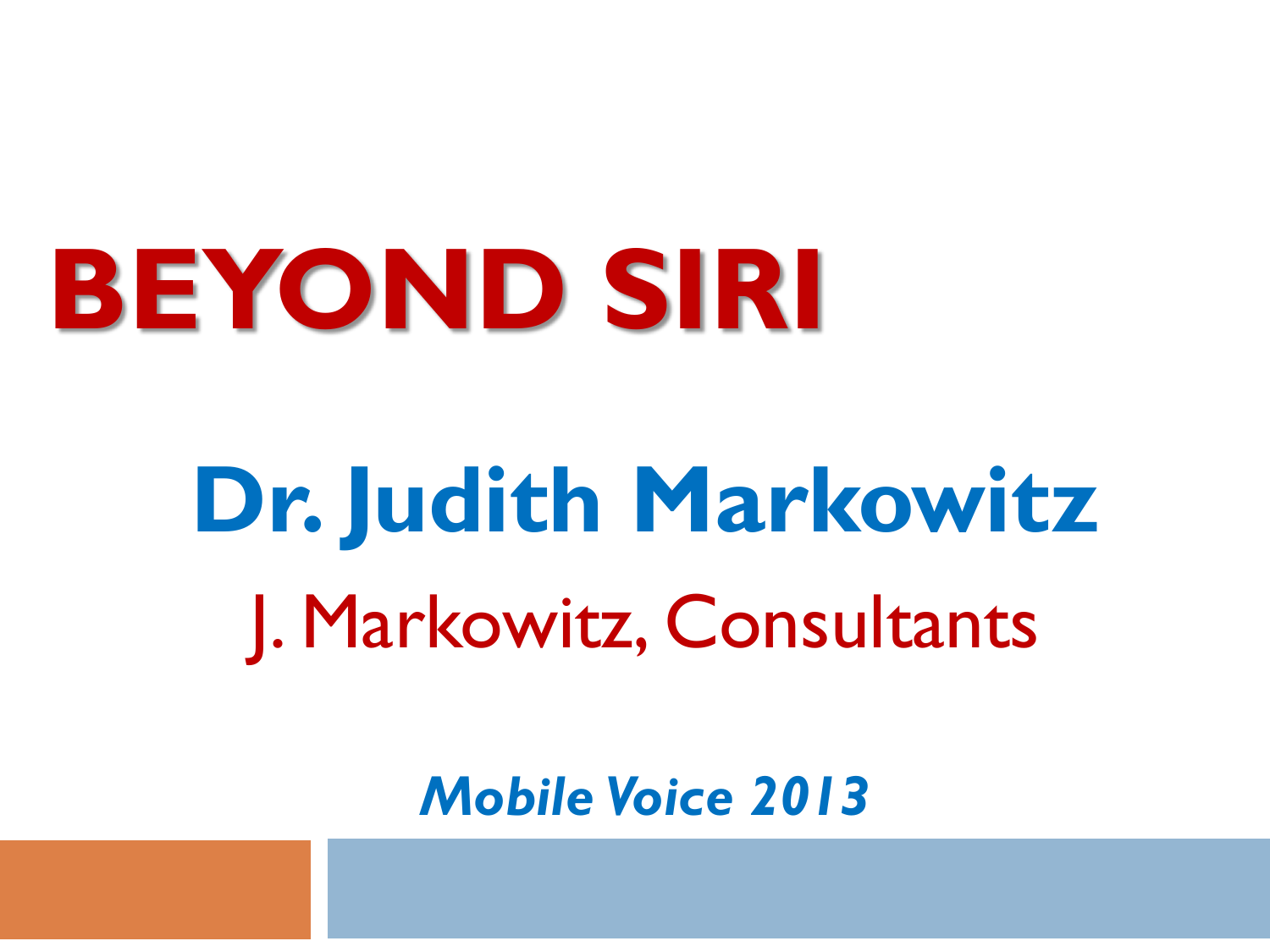## **Mobile Assistants**

## **Robots**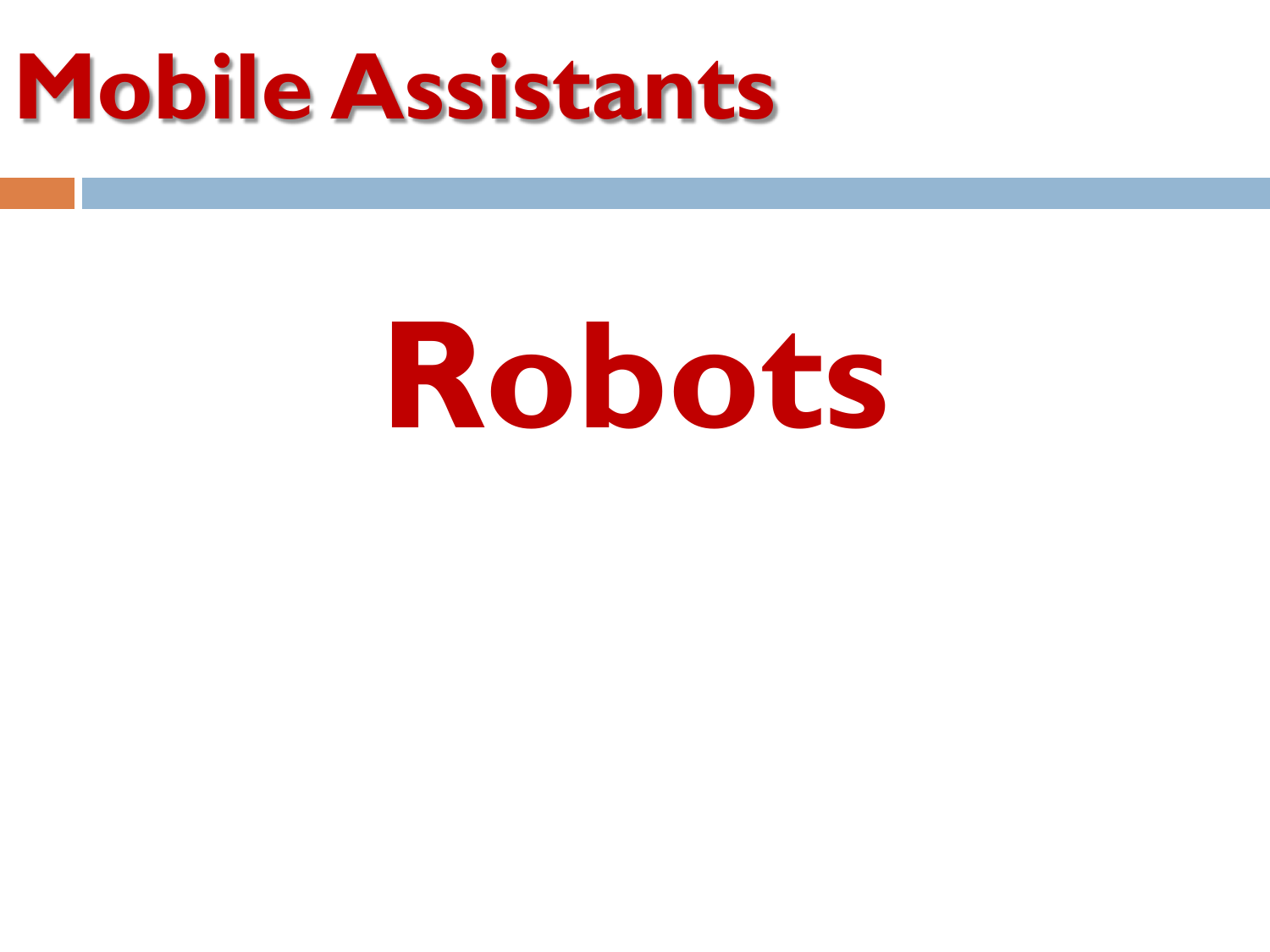

## **Speech /Natural Language**

- **Autonomous** Can move itself
- **\*** Multi-modal Respond to 3D environment
- **Embedded Not necessary**
- **Android** Human in shape not necessary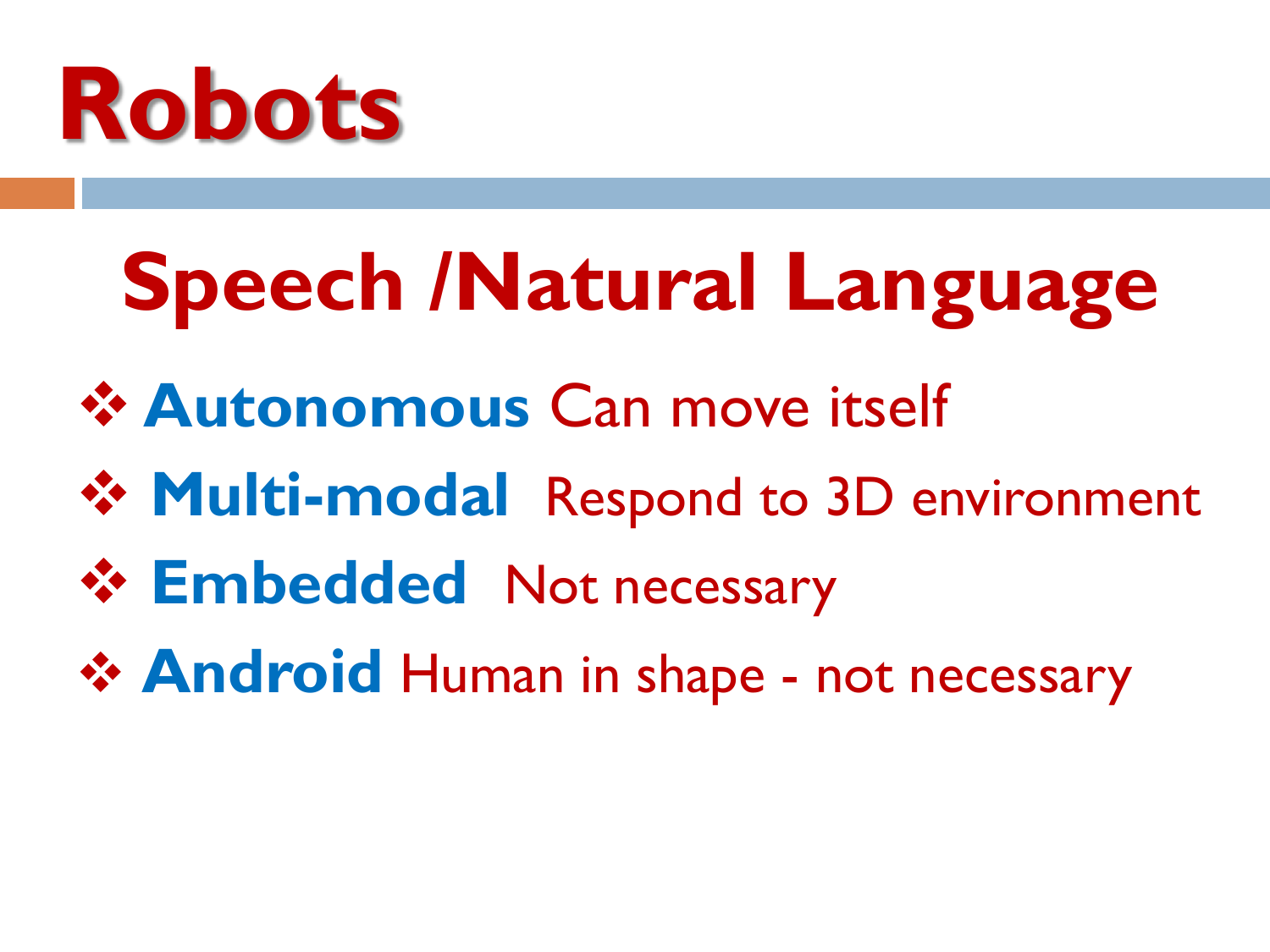

## **Applications**





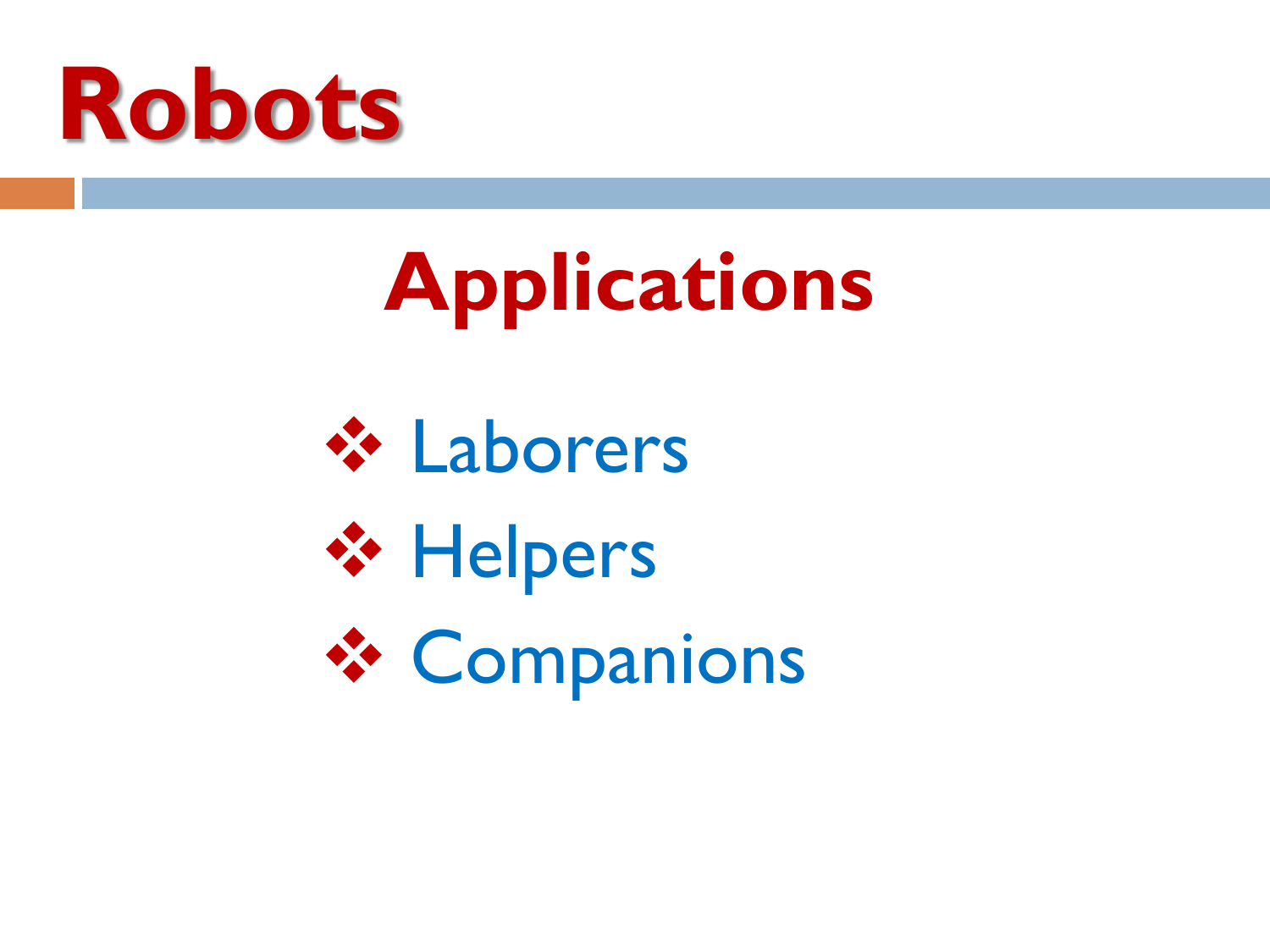

#### **Laborers**

## **❖ Home Appliances ☆ Teams / Collaborators**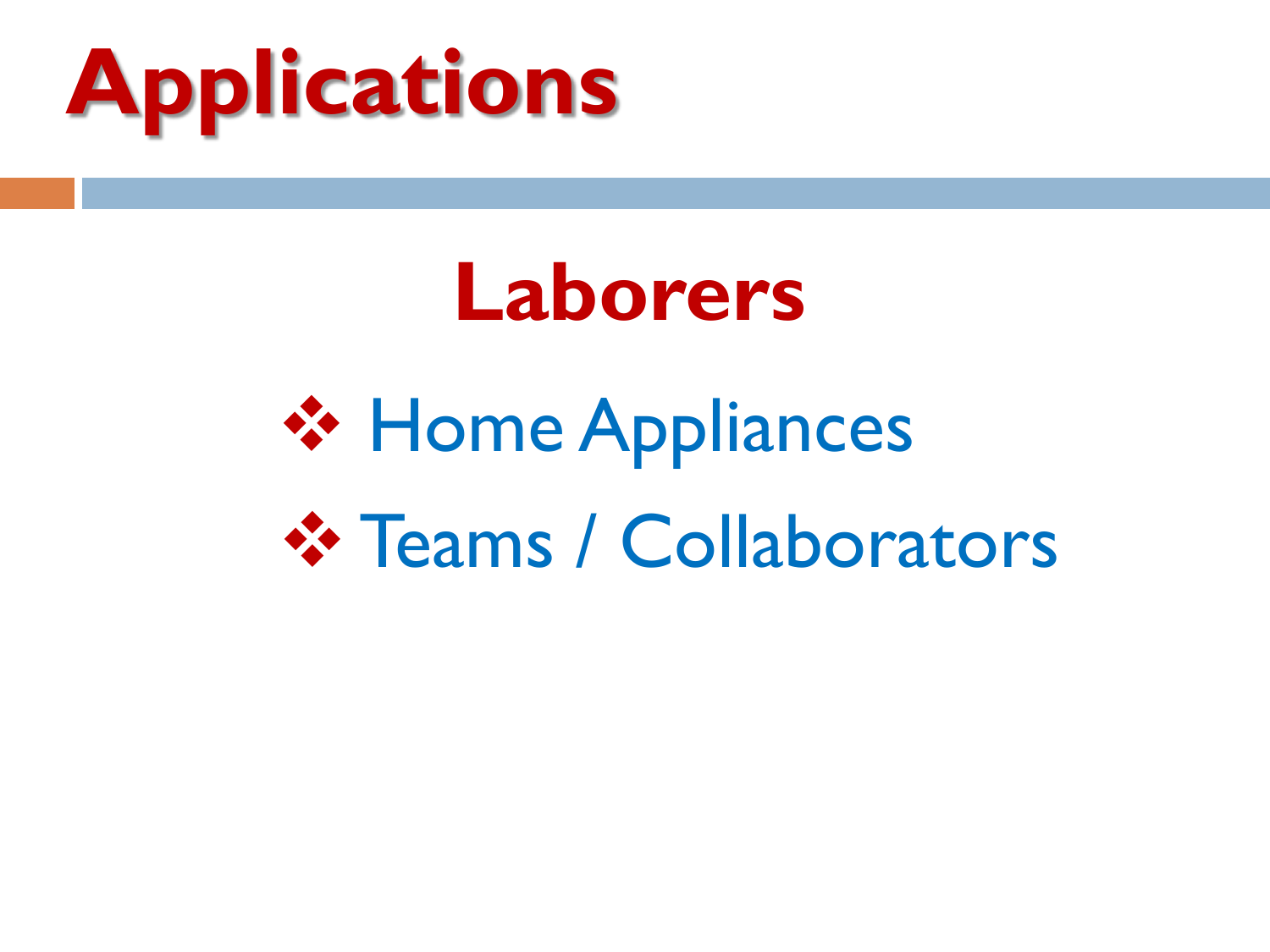

### **Home Appliances**

ASR Recorded Speech



Sony Cocorobo Vacuum Cleaner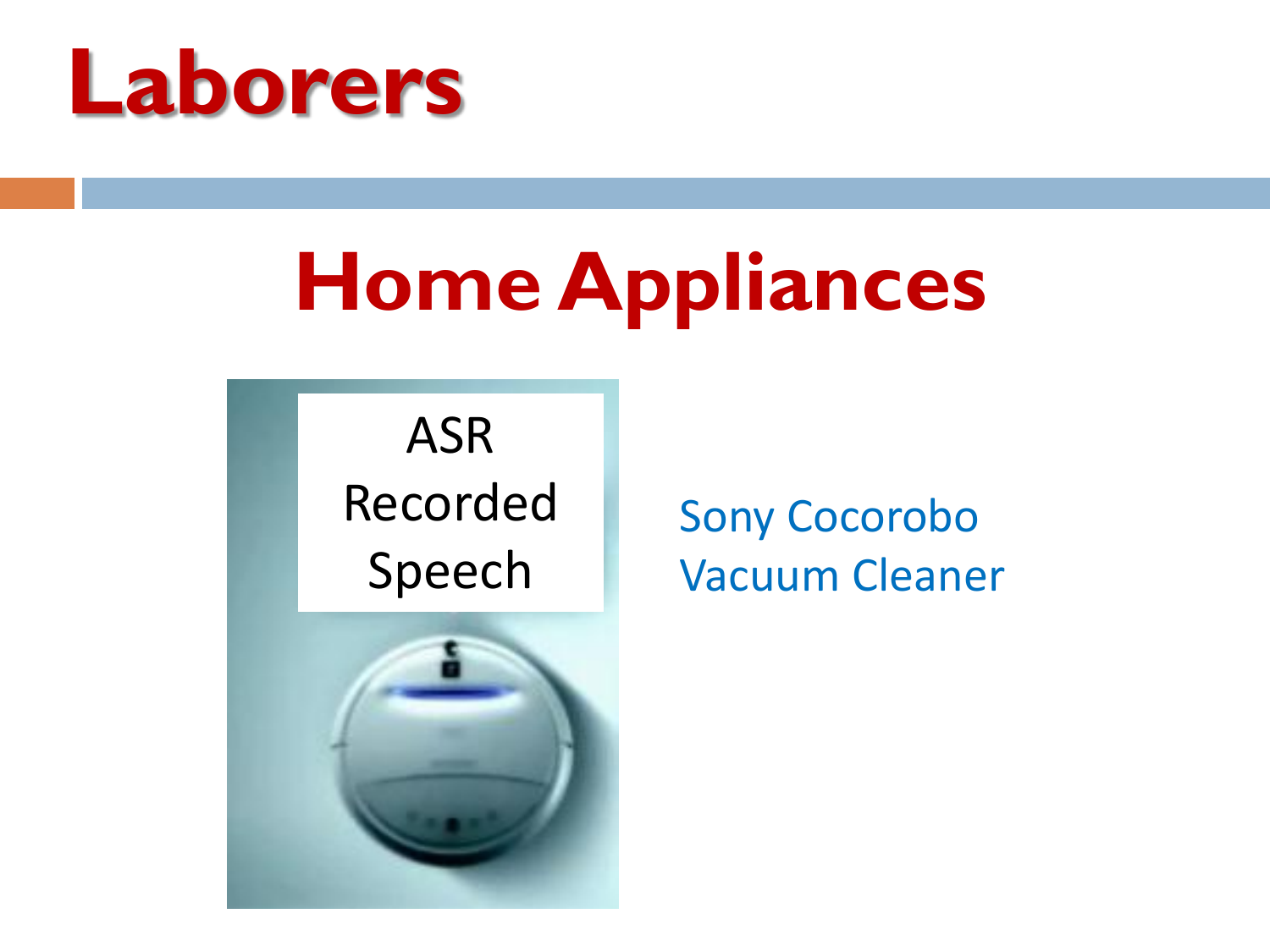

#### **Teams/Collaborators**

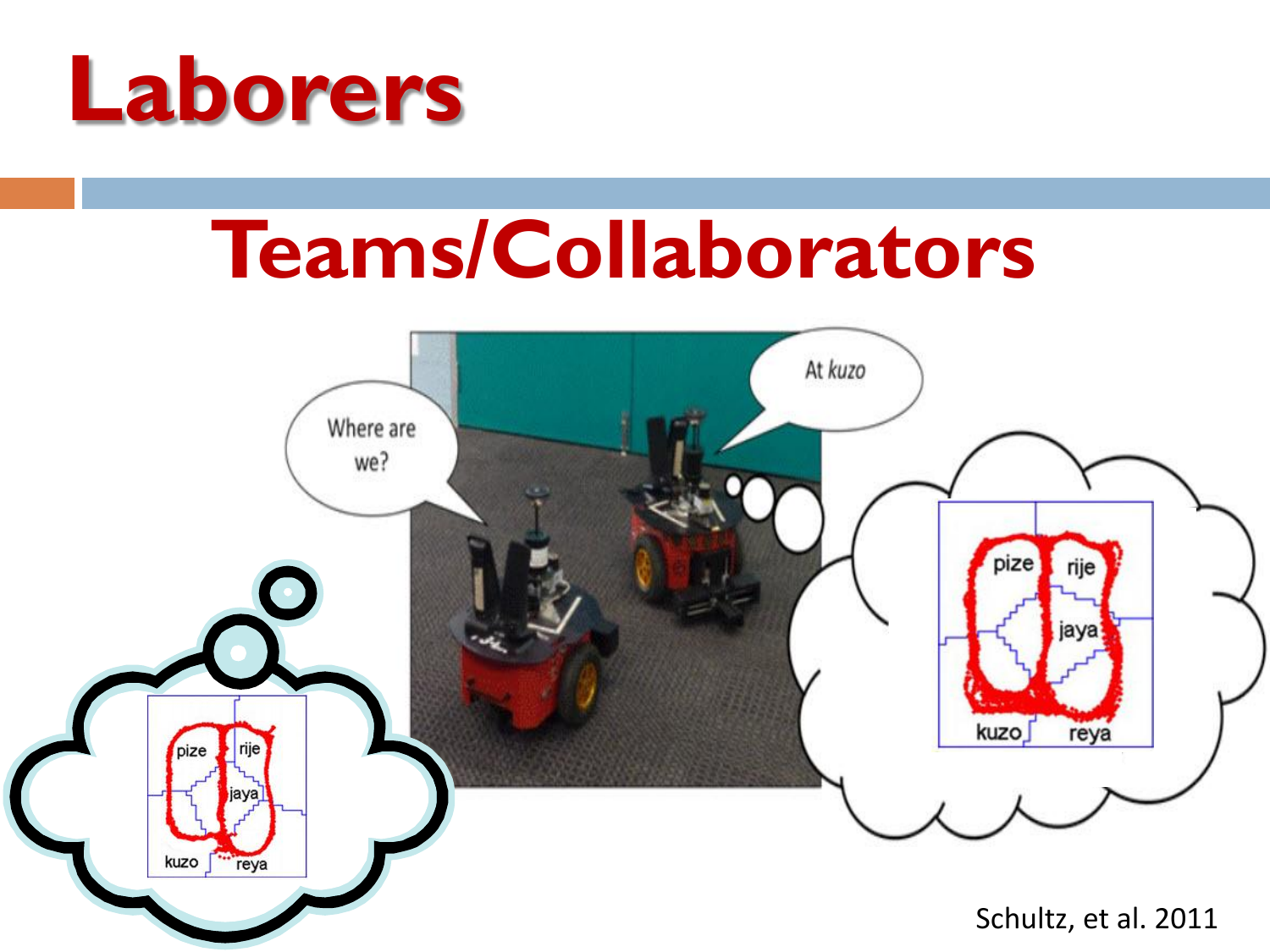

### **Helpers**

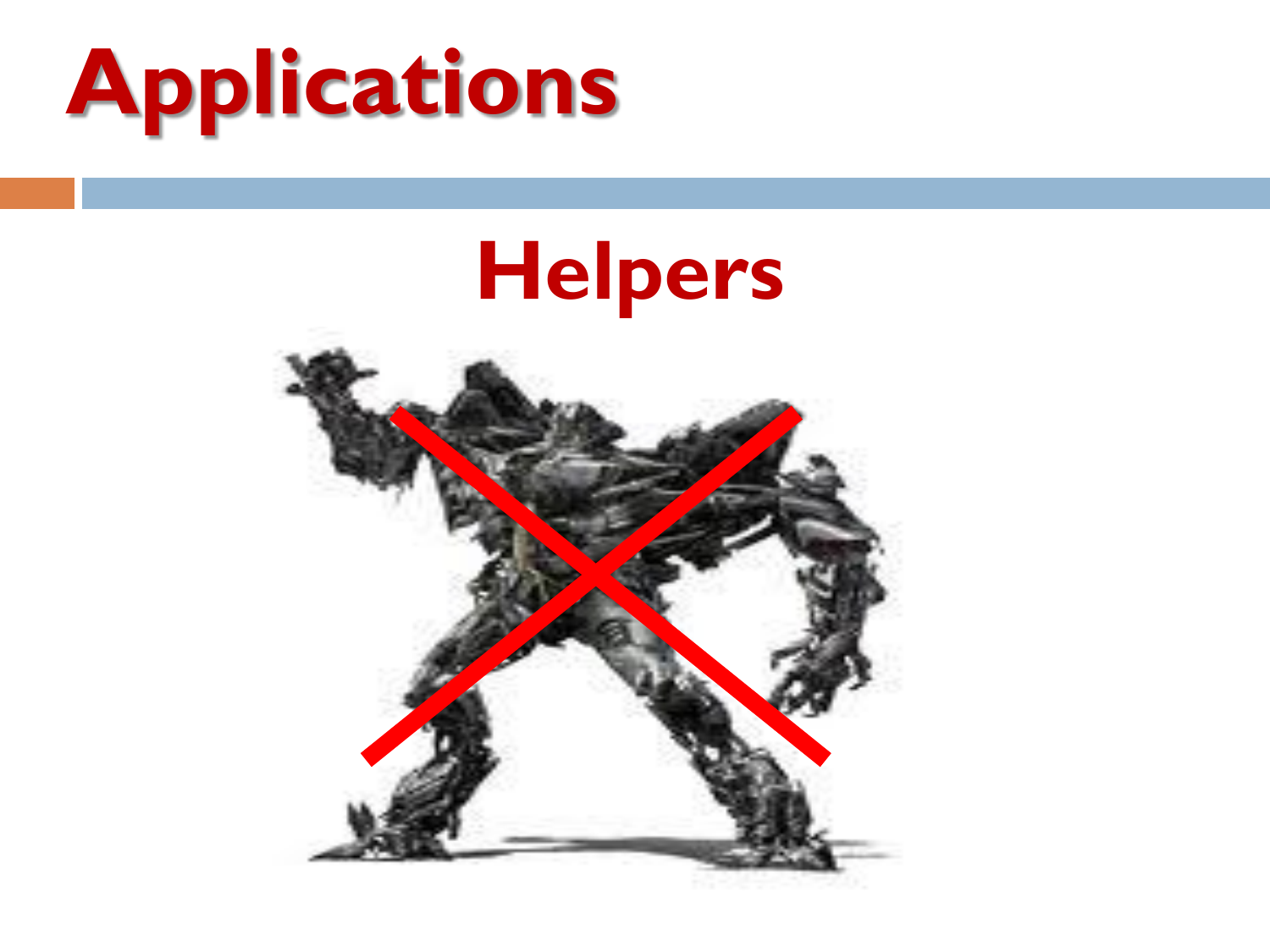

#### **Guide**





**Beatrice Guide** Arneis (LoquendoTTS)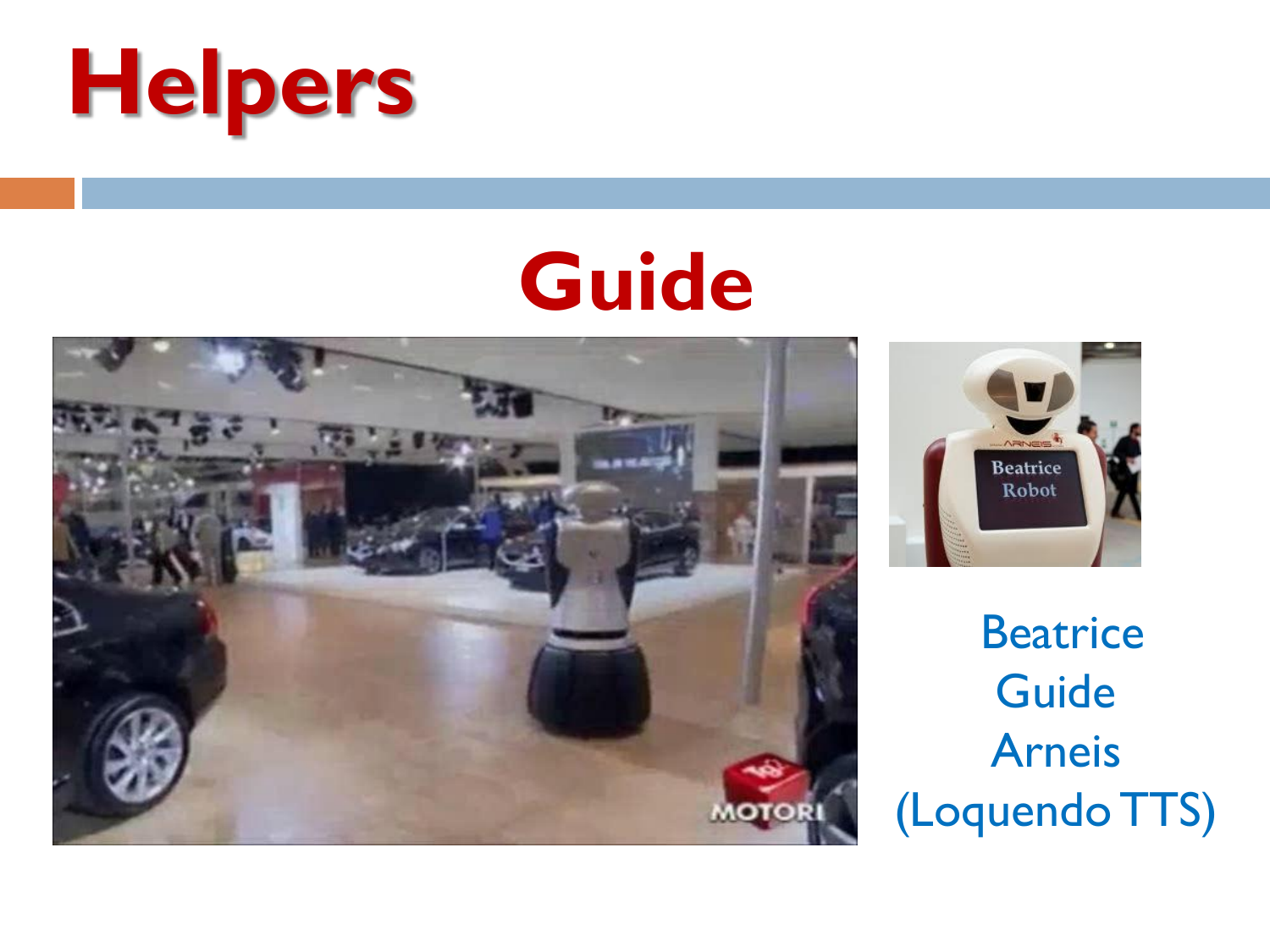

#### **Educator**



RUBI, University of California, San Diego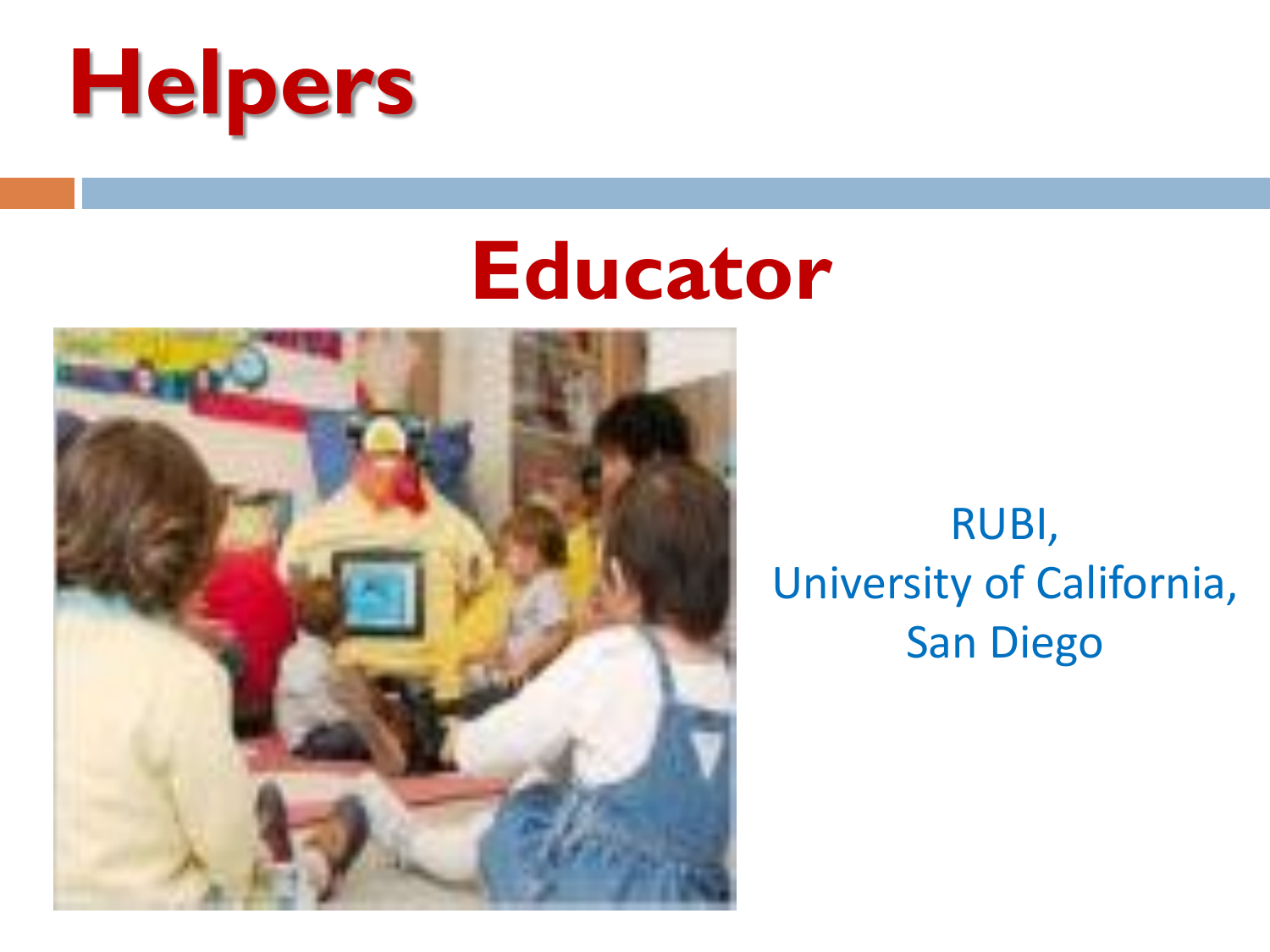

#### **Educator**



Mikori, Osaka **University**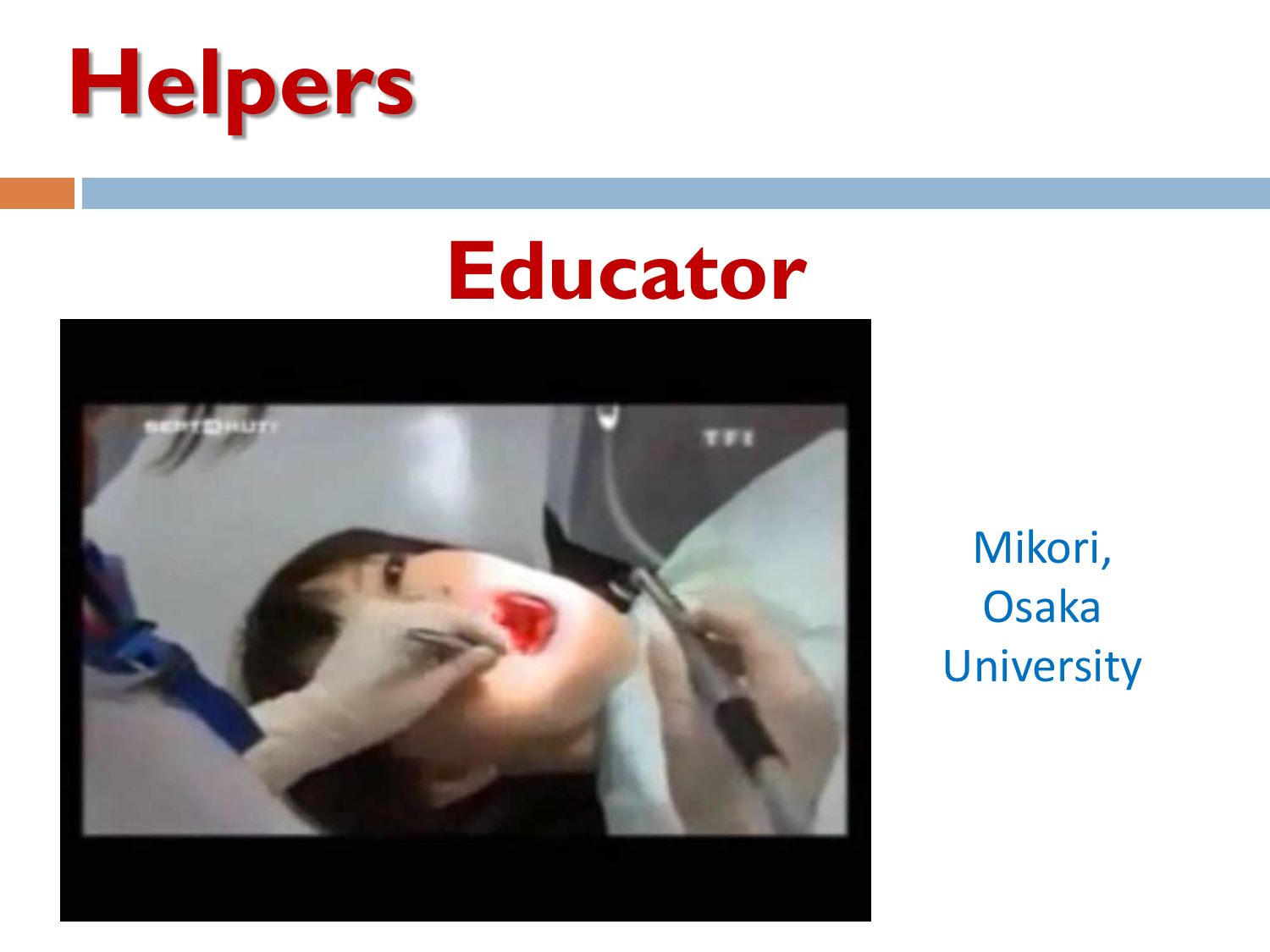



#### Bandit, University of Southern California

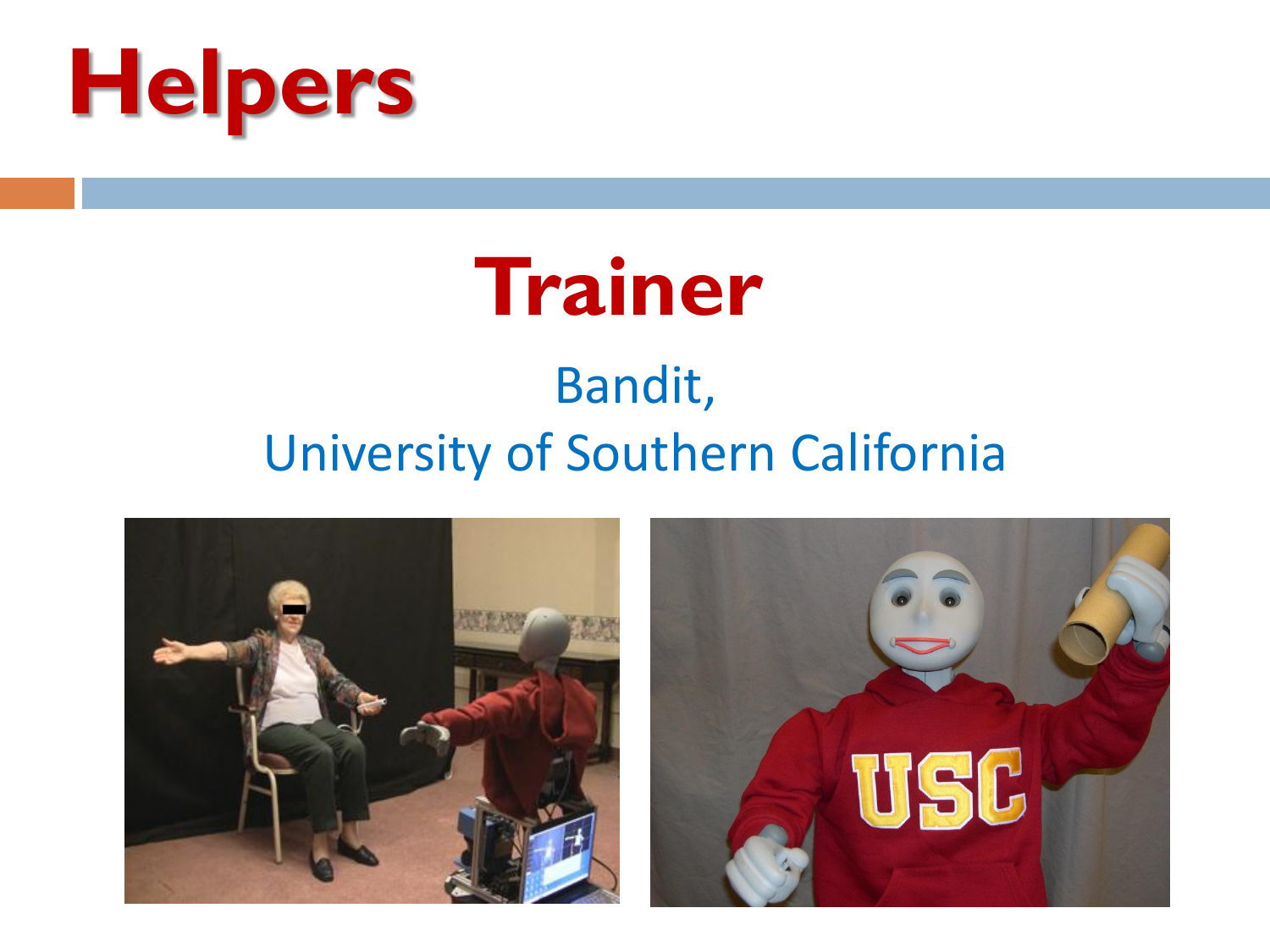

# **Companions**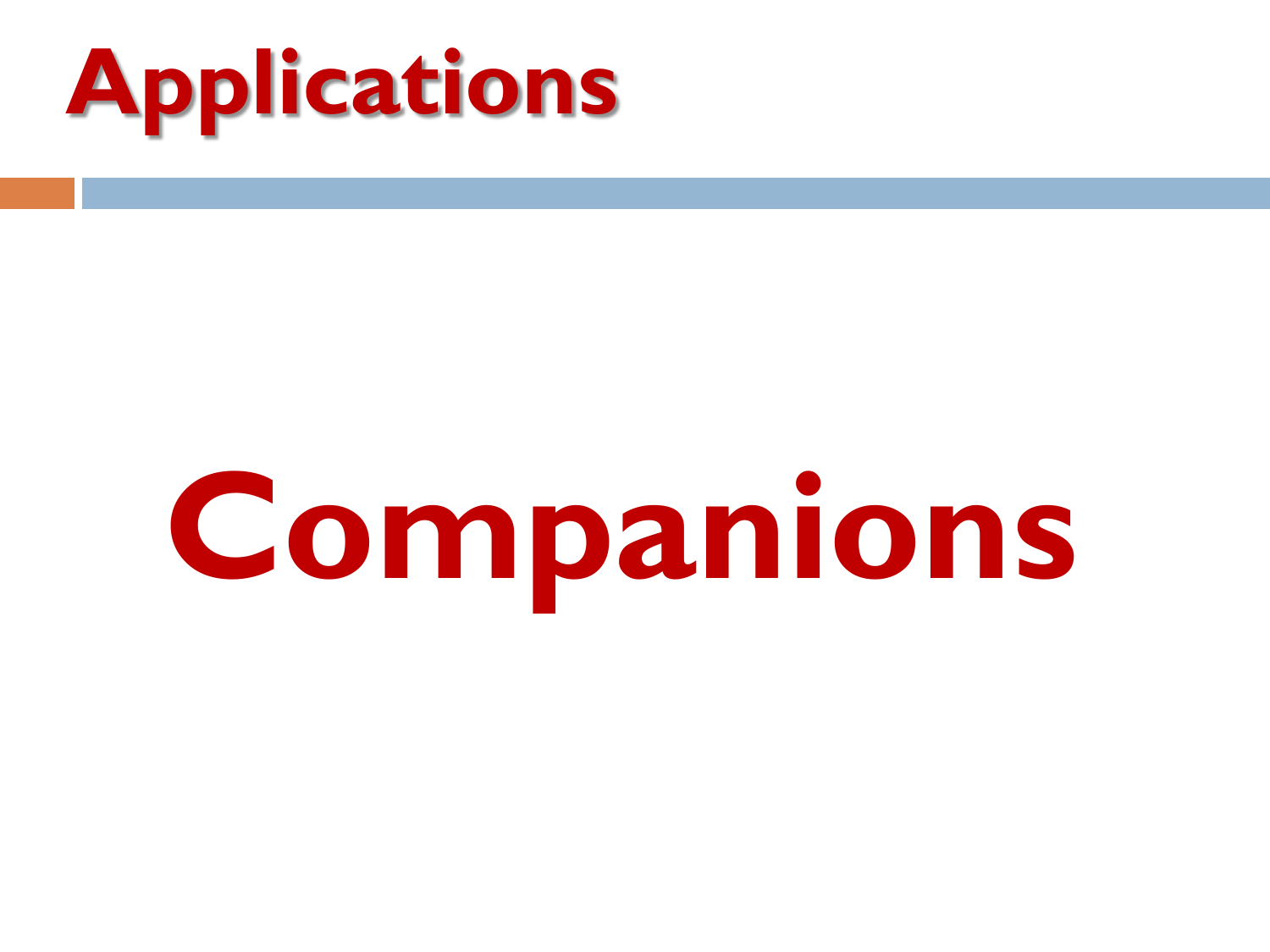## **Companions**

#### **Eldercare**





#### Nursebot Pearl, Carnegie Mellon University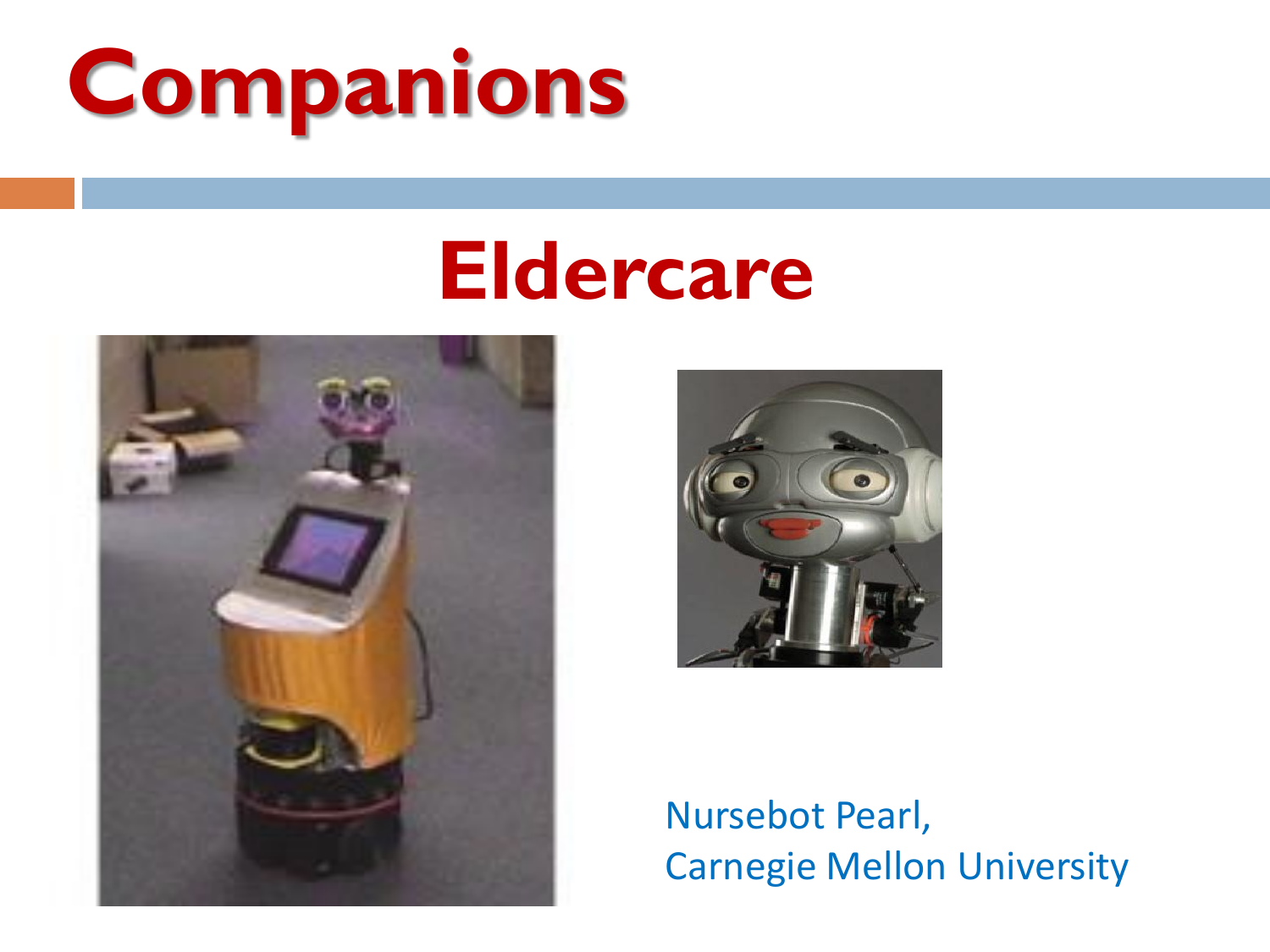

#### **Chatterbot**



Zeno, David Hanson Robots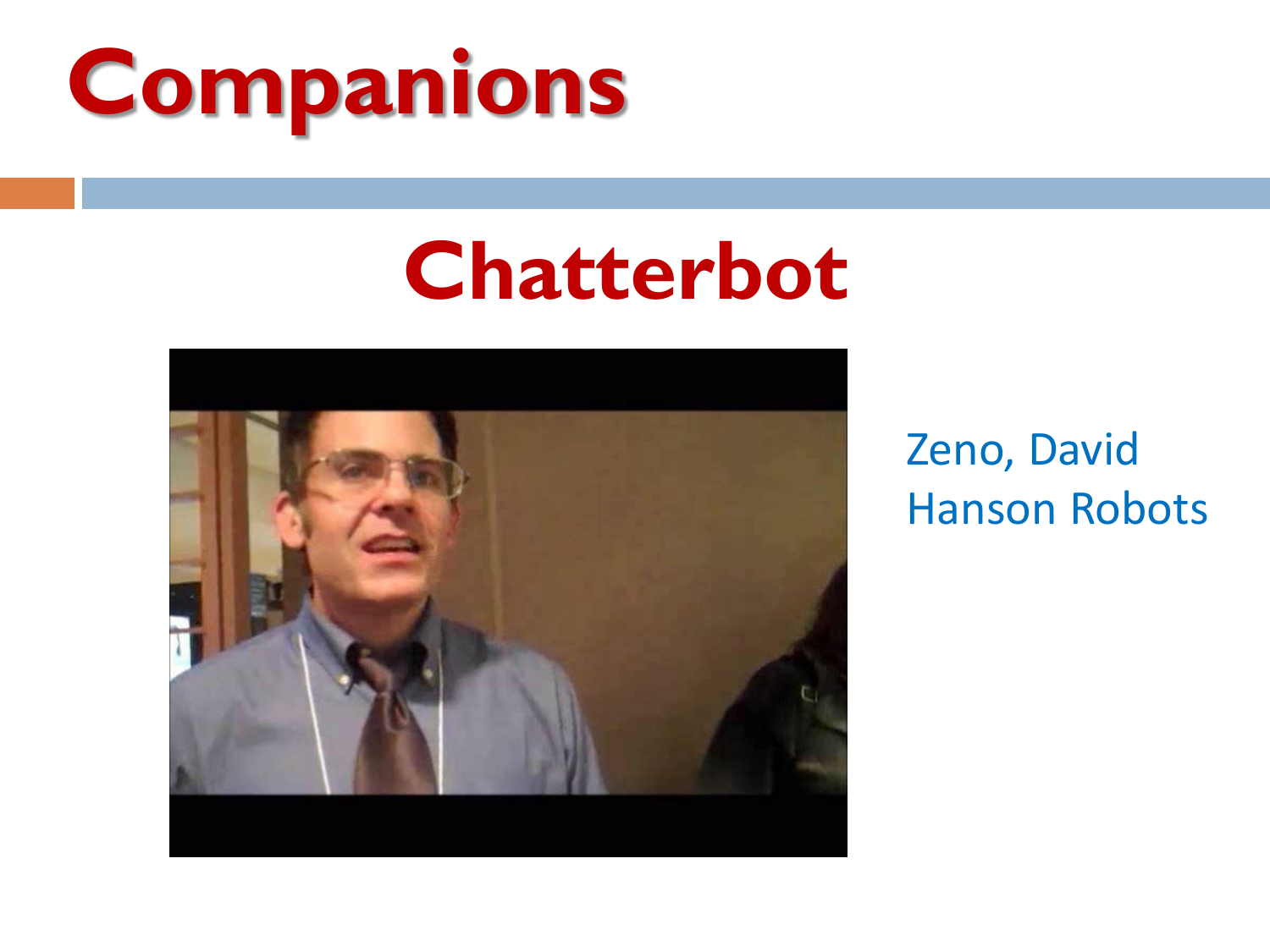## **Thank You**

#### *Mobile Speech and Advanced Natural Language Solutions* A. Neustein & J. Markowitz (Eds.) 2013, Springer

#### *Where Humans Meet Machines*

A. Neustein & J. Markowitz (Eds.) (to appear), Springer